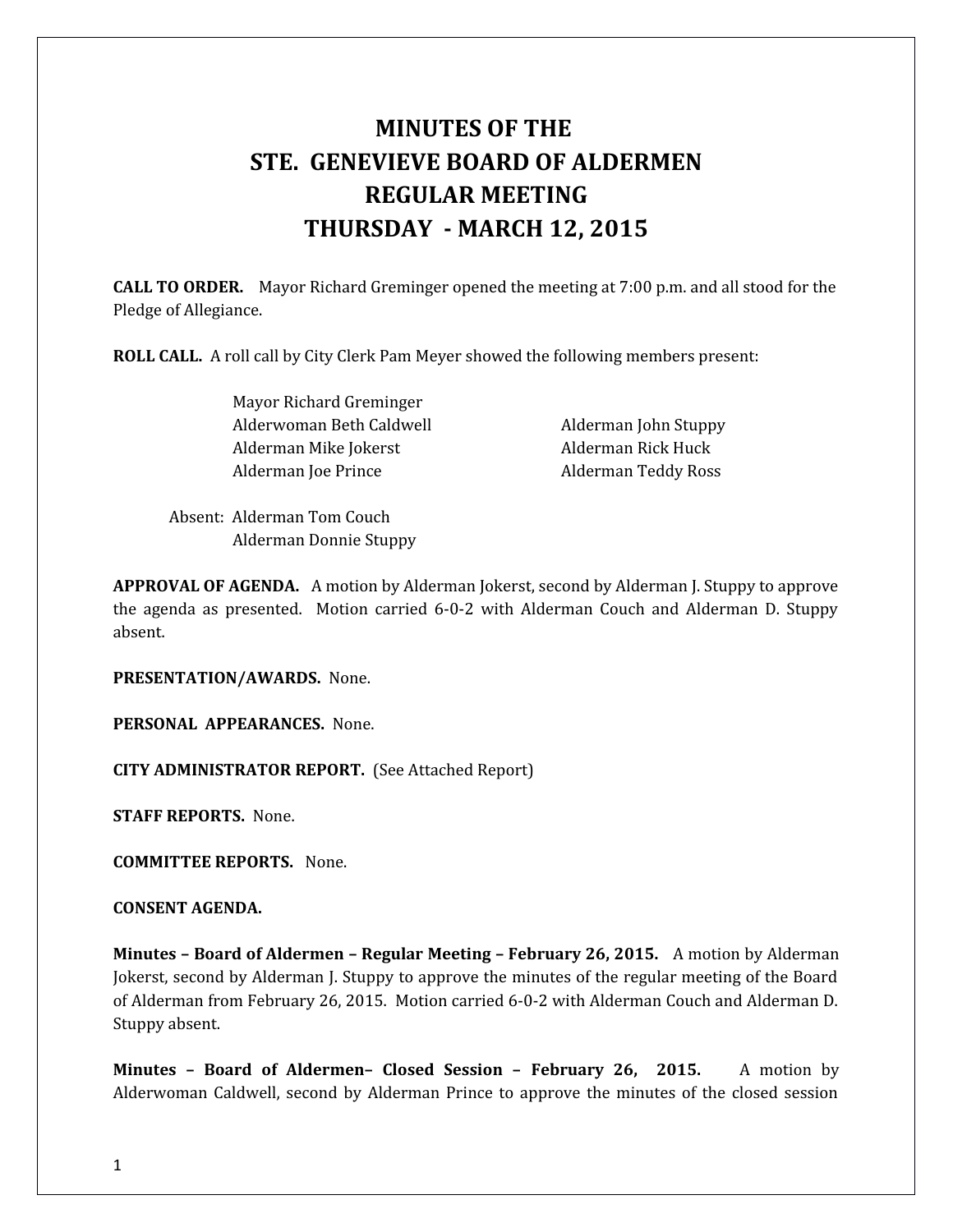meeting of the Board of Alderman from February 26, 2015. Motion carried 6-0-2 with Alderman Couch and Alderman D. Stuppy absent.

**RESOLUTION 2015-21. A RESOLUTION RE -APPOINTING MARK FALLERT TO THE STE. GENEVIEVE INDUSTRIAL DEVELOPMENT AUTHORITY BOARD.** A motion by Alderwoman Caldwell, second by Alderman J. Stuppy to approve Resolution 2015-21 appointing Mark Fallert to the Industrial Development Authority Board. Motion carried 6-0-2 with Alderman Couch and Alderman D. Stuppy absent.

**RESOLUTION 2015-22. A RESOLUTION RE -APPOINTING ED JAMES TO THE STE. GENEVIEVE INDUSTRIAL DEVELOPMENT AUTHORITY BOARD**. A motion by Alderman J. Stuppy, second by Alderman Prince to approve Resolution 2015-22 appointing Ed James to the Industrial Development Authority Board. Motion carried 6-0-2 with Alderman Couch and Alderman D. Stuppy absent.

**RESOLUTION 2015-23. A RESOLUTION RE-APPOINTING ED MILLINGER TO THE STE. GENEVIEVE COMMUNITY ACCESS CHANNEL 990/991.** A motion by Alderman Prince, second by Alderwoman Caldwell to approve resolution 2015-23 re-appointing Ed Millinger to the Ste. Genevieve Community Access Channel 990/991Board. Motion carried 6-0-2 with Alderman Couch and Alderman D. Stuppy absent.

## **OLD BUSINESS.**

**BILL NO. 4016. AN ORDINANCE APPROVING A BUDGET AMENDMENT TO THE CITY OF STE. GENEVIEVE FISCAL YEAR 2015 BUDGET RELATING TO THE VALLE SPRINGS TIF FUND BUDGET #40. 2nd READING.** A motion by Alderman Prince, second by Alderwoman Caldwell, Bill No. 4016 was placed on its second and final reading, read by title only, considered and passed by a roll call vote as follows: Ayes: Alderwoman Beth Caldwell, Alderman Teddy Ross, Alderman Joe Prince, Alderman John Stuppy, Alderman Mike Jokerst and Alderman Rick Huck. Nays: None Absent: Alderman Donald Stuppy and Alderman Tom Couch Motion carried 6-0-2 Thereupon Bill No. 4016 was declared Ordinance No. 3956 signed by the Mayor and attested by the City Clerk.

**BILL NO. 4020. AN ORDINANCE OF THE CITY OF STE. GENEVIEVE, MISSOURI AUTHORIZING THE MAYOR TO ENTER INTO AN AGREEMENT WITH THE COMMUNITY CENTER FOUNDATION OF STE. GENEVIEVE COUNTY EXTENDING THE FINAL PAYMENT DATE ON THE TIF INCREMENT FINANCING NOTE TO DECEMBER 18, 2015. 2<sup>nd</sup> READING.** A motion by Alderman Jokerst, second by Alderman J. Stuppy, Bill No. 4020 was placed on its second and final reading, read by title only, considered and passed by a roll call vote as follows: Ayes: Alderwoman Beth Caldwell, Alderman Teddy Ross, Alderman Joe Prince, Alderman John Stuppy, Alderman Mike Jokerst and Alderman Rick Huck. Nays: None Absent: Alderman Donald Stuppy and Alderman Tom Couch Motion carried 6-0-2. Thereupon Bill No. 4020 was declared Ordinance No. 3957 signed by the Mayor and attested by the City Clerk.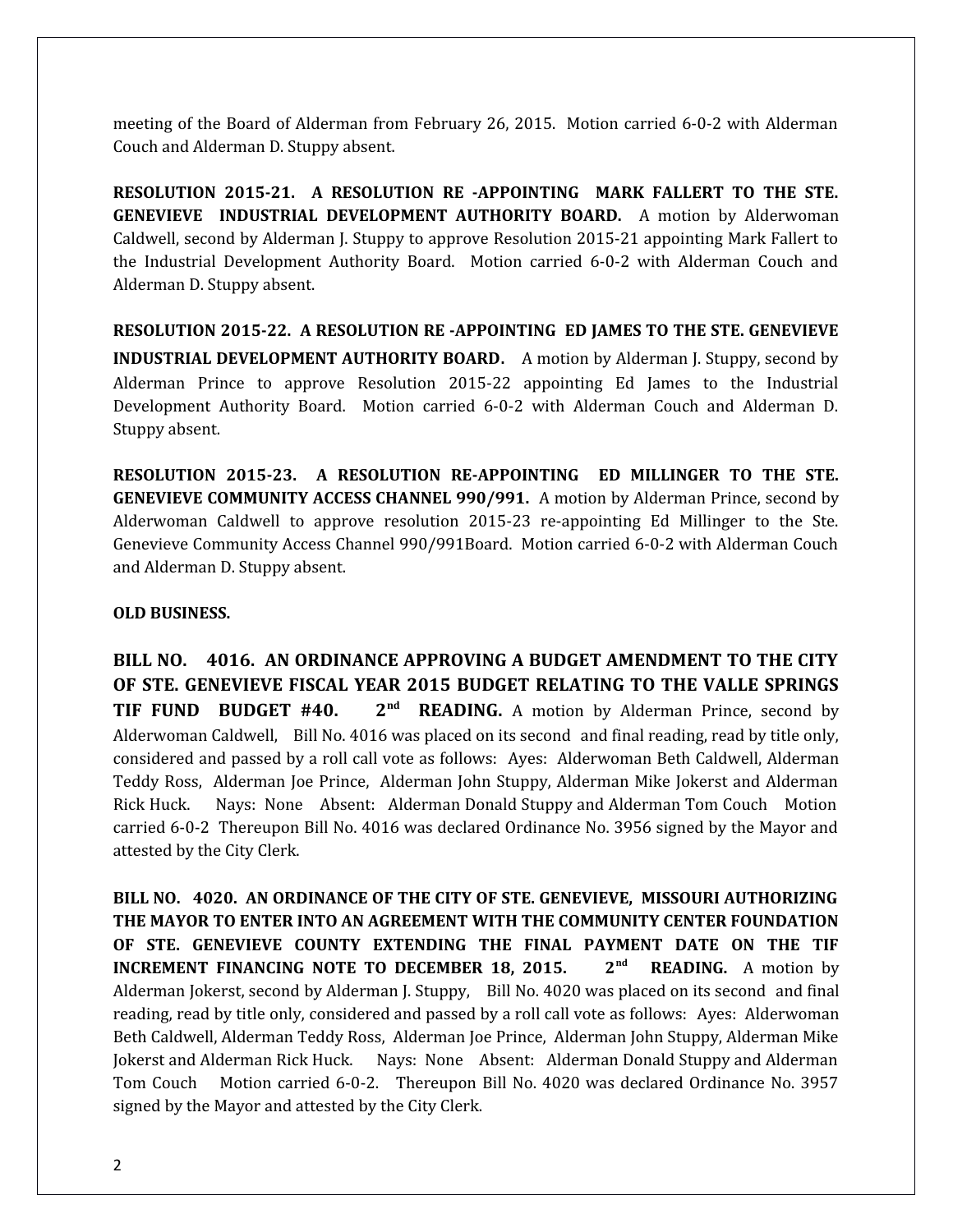#### **NEW BUSINESS.**

**BILL NO. 4021. AN ORDINANCE AUTHORIZING THE CITY OF STE. GENEVIEVE TO ENTER INTO AN INTERGOVERNMENTAL COOPERATION AGREEMENT FOR THE INVESTMENT OF PUBLIC FUNDS THROUGH THE MISSOURI SECURITIES INVESTMENT PROGRAM. 1ST READING.** A motion by Alderman Jokerst, second by Alderman Prince, Bill No. 4021 was placed on its first reading, read by title only considered and passed with a 6-0-2 vote of the Board of Alderman with Alderman Couch and Alderman D. Stuppy absent.

**BILL NO. 4022. AN ORDINANCE OF THE CITY OF STE. GENEVIEVE AUTHORIZING THE MAYOR TO ENTER INTO A FINANCIAL ADVISORY AGREEMENT WITH JOY A. HOWARD, DBA WM FINANCIAL STRATEGIES TO ACT AS FINANCIAL ADVISOR AS SET FORTH IN THE ATTACHED AGREEMENT. 1st READING.** A motion by Alderwoman Caldwell, second by Alderman J. Stuppy, Bill No. 4022 was placed on its first reading, read by title only considered and passed with a 6-0-2 vote of the Board of Alderman with Alderman Couch and Alderman D. Stuppy absent.

**PUBLIC COMMENTS.** Jim Donze, Ste. Genevieve Municipal Band President was present and discussed ways the band could do more in the community. Alderman Huck stated he had questions regarding the number of concerts that the Muny bad performs and if they could possibly do some things that are kid oriented. Mr. Donze said that he would bring it up to some of the other members and see if they have any ideas? Mr. Donze said that they are also in the process of coming up with an application process to be a member of the Municipal Band and they have been reviewing the grant process and may possibly have some changes to that application that they will submit a rough draft to the City Attorney for his review and recommendations. Mayor Greminger asked about having the Fourth of July concert back in the City Park like they had done prior to the fire work's celebration. Mr. Donze said they would look into a location (soccer fields were brought up) and see if they can make it work out, of course weather permitting. Mr. Donze stated that this will be the Municipal bands  $70<sup>th</sup>$  season and in honor of this they are kicking around several different ideas including, group photo, new polo shirts, and possibly calling back some of the old directors to sit in on some of the summer concerts.

#### **OTHER BUSINESS.**

A motion by Alderman Huck, second y Alderwoman Caldwell to un-table Bill No. 4105. (AN ORDIANCNE OF THE CITY OF STE. GENEVIEVE, MISSOURI AUHTORZING THE MAYOR TO ENTE RINTO AN AGREEMENT BETWEEN THE CITY OF STE. GENEVIEVE AND THE STE. GENEVIEVE MUNICIPAL BAND. ) Motion carried 6-0-2 with Alderman Couch and Alderman D. Stuppy absent.

A motion by Alderman J. Stuppy, second by Alderman Jokerst to open burning starting tomorrow, March 13<sup>th</sup> to the end of April. Motion carried 6-0-2 with Alderman Couch and Alderman D. Stuppy absent.